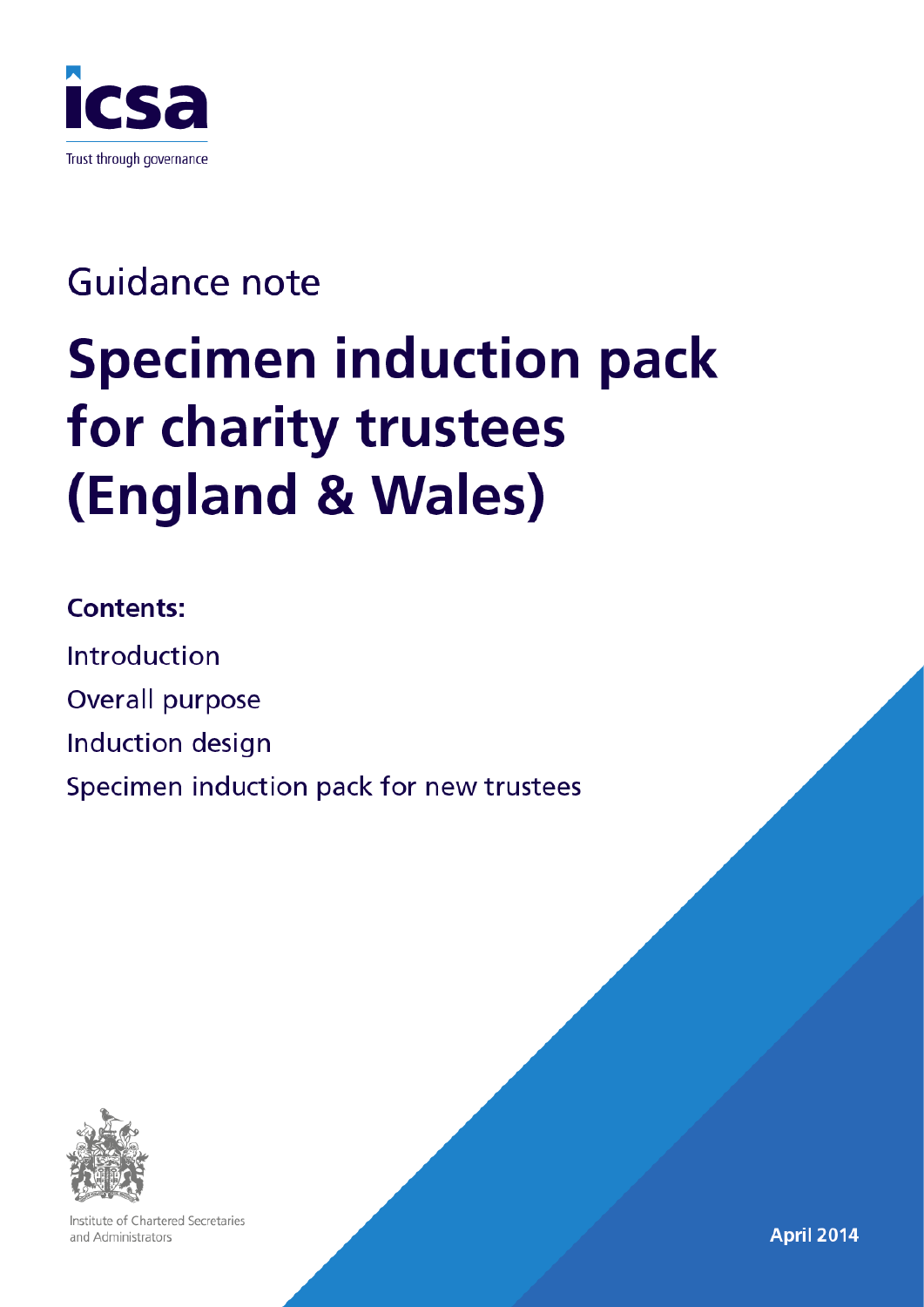### **Introduction**

This ICSA guidance note is aimed at trustees in England and Wales<sup>1</sup> and can be adapted for any size of charity to reflect best practice for each organisation's needs. This document, and others in the series, should provide sufficient detail for trustees, and others interested in governance, to think about the governance arrangements within their own charity, and apply those aspects of best practice that are most appropriate and proportionate.

It is good practice for each charity to undertake a periodic review of their governance arrangements as the charity evolves, and where appropriate, amend policies, procedures, and the governing document<sup>2</sup> to ensure that they remain fit for purpose and are structured in the most effective way to meet the charity's objects.

This guidance note has been updated to reflect the findings of the Charity Commission and ICSA's review project into the governance arrangements in newly registered charities.<sup>3</sup> This pilot project found that few of the charities reviewed undertook regular induction for trustees of recommended guidance to help charities develop appropriate induction processes.

The information in this document expands upon, and consolidates, the principles highlighted in *Good governance: A code for the voluntary and community sector*.<sup>4</sup>

For the purpose of this guidance note, it is assumed that the charity employs staff including a charity secretary, or other governance and compliance professional, who is not the chief executive officer.<sup>5</sup>

If you have any feedback on the content of these resources, or additional questions that you'd like to discuss, please contact the ICSA information centre: **020 7612 7035** | **informationcentre@icsa.org.uk**

© ICSA, 2014

 1 Whilst principles of good governance should transcend national borders, it is important to bear in mind the specific differences in charity legislation for those charities operating in Scotland, Northern Ireland, and elsewhere.

 2 There are specific actions that must be taken in order to change a charity's governing document depending on the corporate structure of the organisation; in all cases changes to the charity objects will require approval from the Charity Commission. See ICSA guidance note on changing a charity's governing document for further information.

<sup>3</sup> Please see the ICSA website

<sup>4</sup> This can be downloaded from www.governancecode.org/

<sup>5</sup> Further details on the role of the charity secretary can be found in an ICSA guidance note of the same title.

The information given in this guidance note is provided in good faith with the intention of furthering the understanding of the subject matter. While we believe the information to be accurate at the time of publication, ICSA and its staff cannot, however, accept any liability for any loss or damage occasioned by any person or organisation acting or refraining from action as a result of any views expressed therein. If the reader has any specific doubts or concerns about the subject matter they are advised to seek legal advice based on the circumstances of their own situation.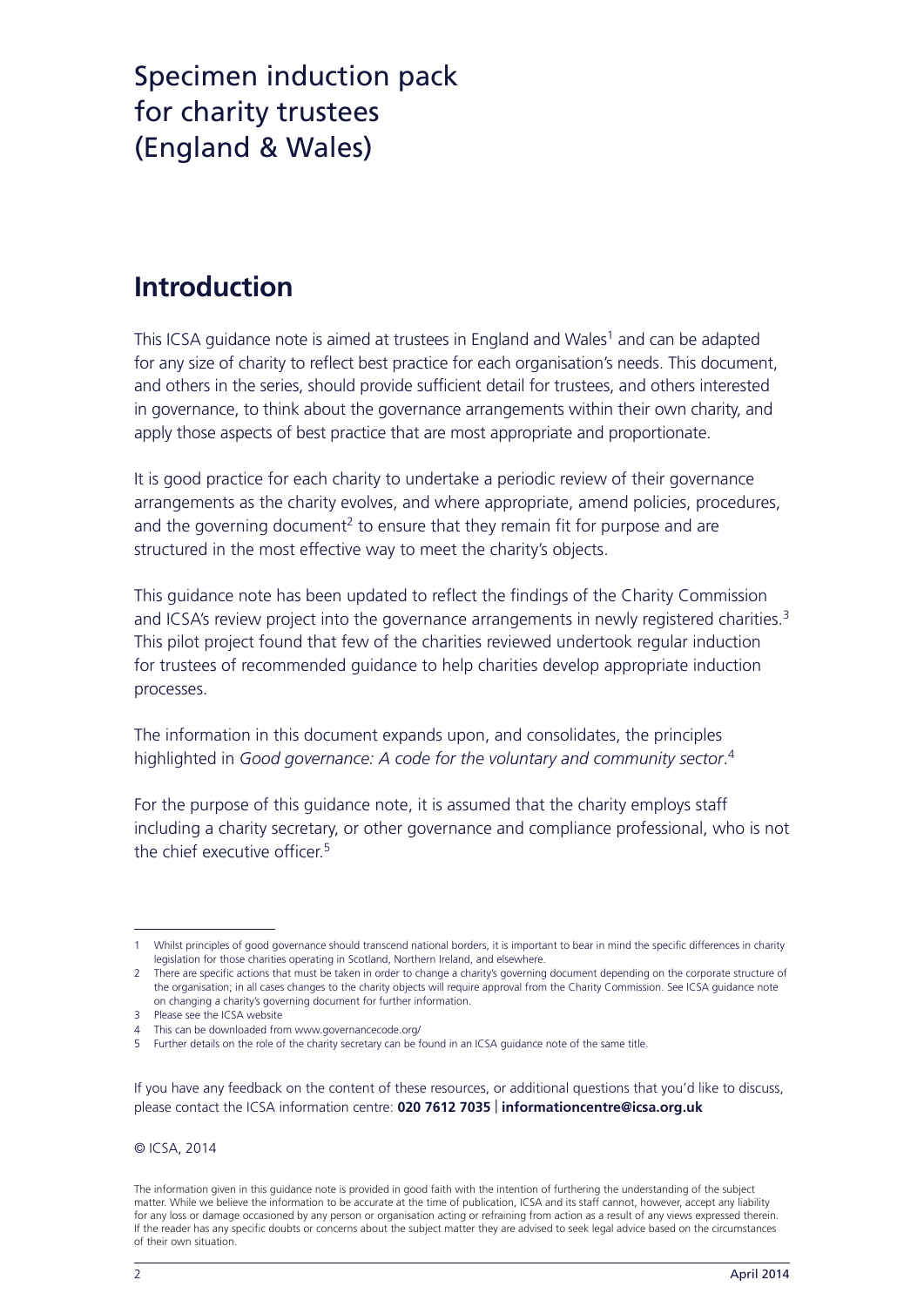### **Overall purpose**

For a trustee to be effective it will be necessary to provide the individual with sufficient information about the charity to be able to contribute to trustee discussions in a meaningful manner as soon as possible. It is unrealistic for each and every trustee to be fully versed with the issues facing the charity at their first trustee meeting, but each trustee should be working towards gaining that comprehensive knowledge. The induction pack is just one method in which necessary information can be imparted.

As individuals absorb information in different ways a number of methods should be used for inducting each trustee. These could include:

- an induction pack that uses both text and graphics to display contextual and performance data
- site visits to observe the charity in action
- meetings with key members of staff, where the charity employs them, and other key individuals
- observing board or committee meetings to gain an overview of the scope of the charity's activities
- a buddying system with a more experienced trustee

As well as providing a checklist of topics and documents to consider that could be covered in an induction programme, this note makes suggestions for induction design because the way in which any induction is delivered is an essential factor in its success. The time taken to complete an induction will depend on the charity, its size and complexity, but it may take 12 months in order to cover a full board cycle.

The following outlines all the information about a charity a new trustee may require in the first months in office. By staggering the approach of when and what kind of information is provided, it is hoped that the new trustee will not be overwhelmed by the sheer volume of information to be digested.

This guidance, therefore, has broken the information down into those documents and activities that should be offered to the new trustee upon appointment, three months, and six months into the first year of tenure.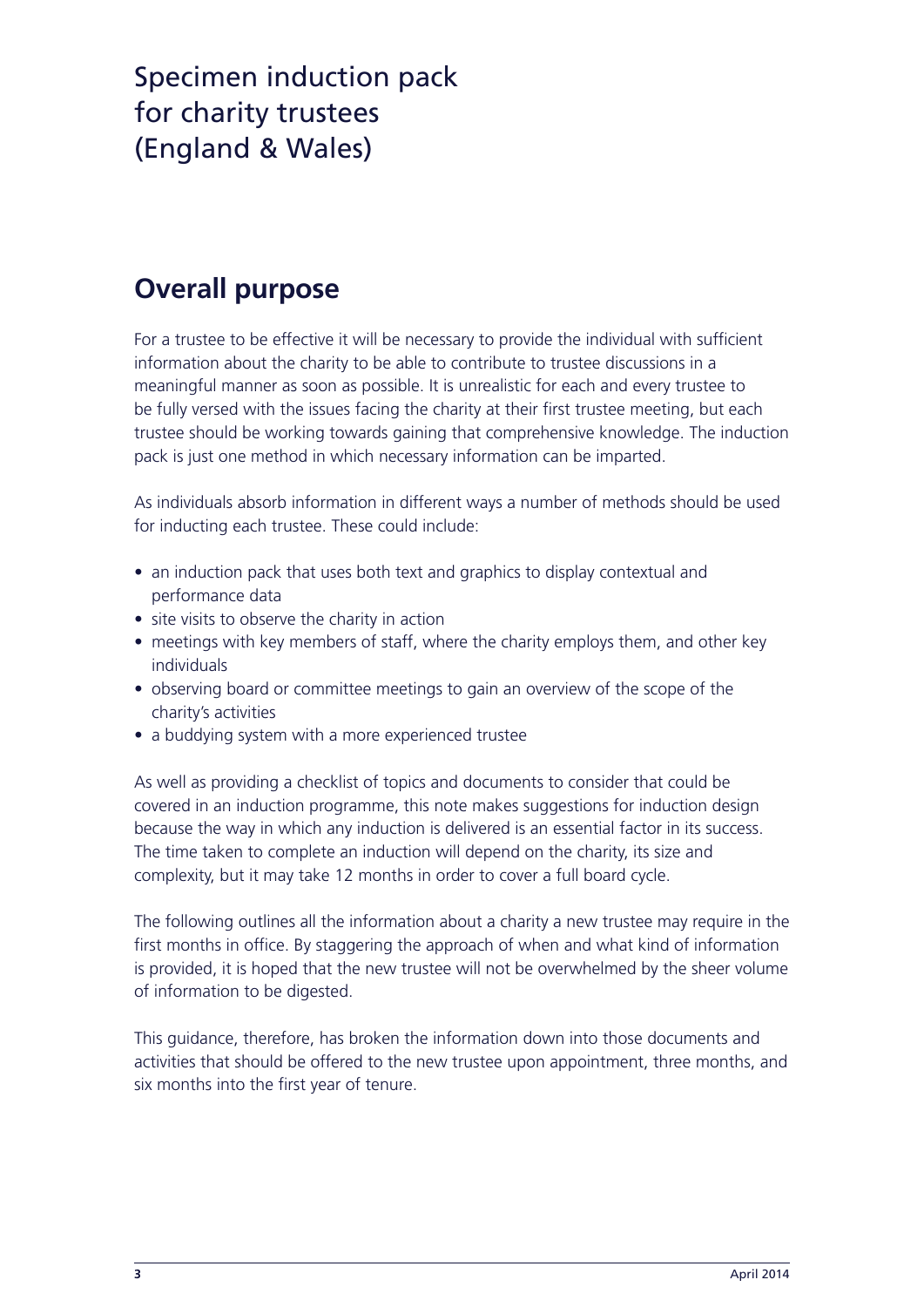### **Induction design**

The following suggestions are offered to charity secretaries when designing an induction programme for a new trustee.

To ensure that the trustee receives the information s/he requires in the most appropriate format it is advisable to consult the new trustee before devising the induction. This conversation should inform how the programme should be tailored, in relation to both content and delivery. Previous trustee experience and knowledge is of course relevant to the induction design, as the trustee may already be aware of the legal and regulatory aspects of the trustee role. An update of any developments may however, be advisable.

The charity secretary, in consultation with the chairman, should prioritise the information to be provided to the trustee and schedule the various induction elements over an extended period. Arrange meetings with employees, volunteers, advisors, users and beneficiaries over an extended period. However, let the trustee see the whole induction plan at the start so s/he has the option to request certain elements earlier, or to have access to certain documents sooner.

Vary the delivery of information, and limit the amount of data presented just as reading material (whether in hard copy or via a board portal/on-line reading room), for example by designating meetings with staff, volunteers and fellow trustees to cover certain charitable matters, making use of advisors, other stakeholders, external training courses and organising site visits.

Take account of any relevant training and development programme in place or planned, when drawing up the induction programme, so as to complement other activities and avoid any unnecessary duplication. It might be worth thinking about whether some training and development activities could be delivered to the whole board, thereby providing a useful refresher to established trustees and developing the relations of the entire board. For example:

• consider asking an existing trustee to bring their experience to bear by commenting on the content and design of the draft induction intended for an incoming trustee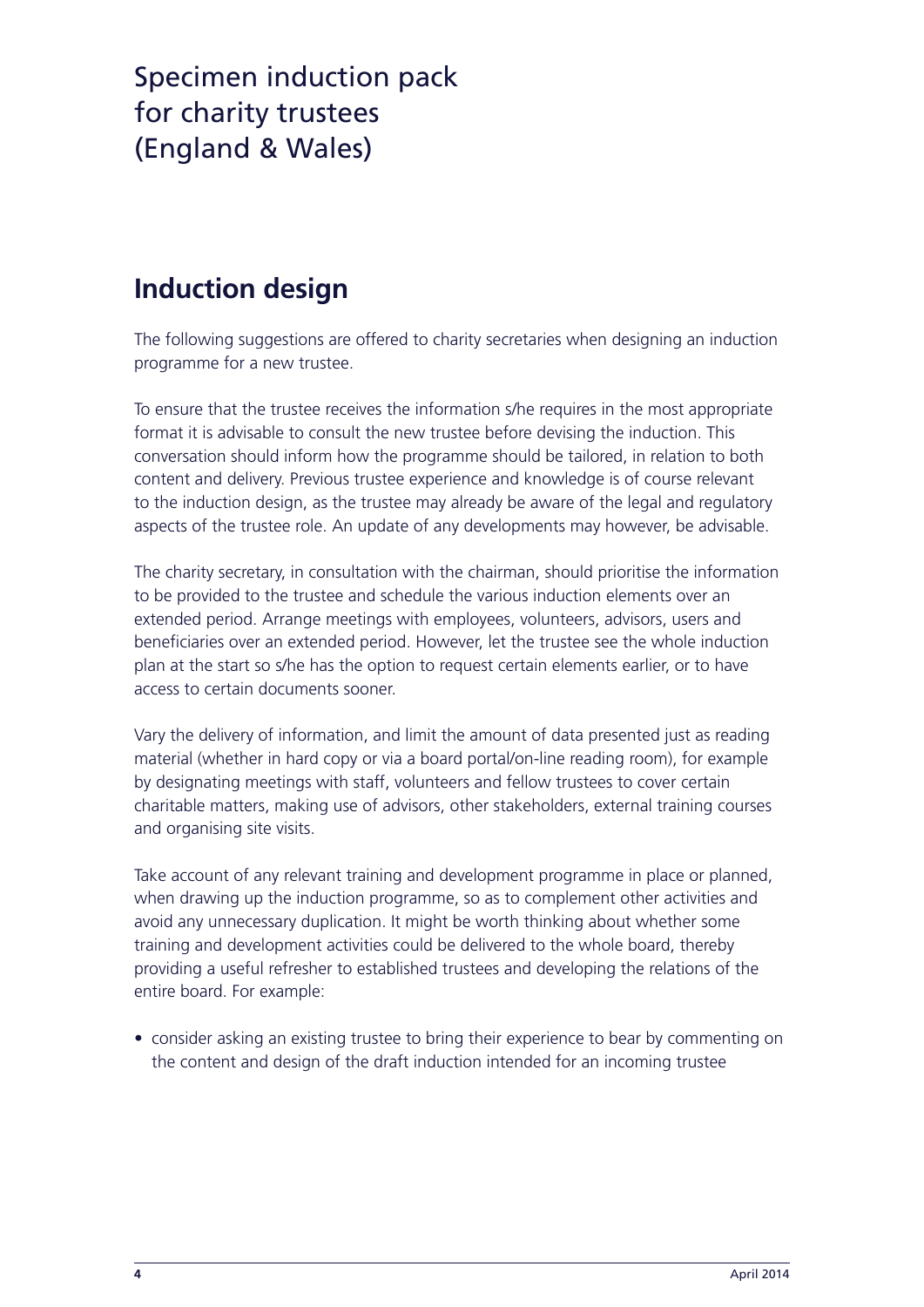- to maximise the time of trustees and staff, the charity secretary should consider arranging induction meetings and site visits around existing board, committee and other meetings
- a buddying system may be beneficial to a new trustee in order to speed up the trustee's understanding of the charity's values and softer aspects of the trustee board, such as informal behaviours and ways of working.

The trustee should be encouraged to contact the charity secretary for any other guidance and information s/he may require.

Equally important to the induction process is receiving feedback from the trustee as to the effectiveness of the package provided. Feedback should be sought mid-way through the process, at the end and about six months afterwards to gain a balanced view of the trustees' experience. Any suggestions for improvement should be given due consideration and incorporated into the design of the next induction process.

### **Specimen induction pack for new trustees**

The objective of induction is to provide a new trustee with the information he or she will need to become as effective as possible in their role within the shortest practicable time. The induction process should aim to achieve four things:

- build an understanding of the nature of the charity, its purposes and the communities in which it operates
- develop the new trustee's understanding of the role, including legal duties
- build a link with the charity's people whether paid staff, volunteers or beneficiaries and users
- build an understanding of the charity's main relationships.

The expectation is that the induction will be tailored to the needs of the particular trustee to avoid repeating information the trustee is already well aware of, and that the content will be delivered using a variety of methods, over an extended period.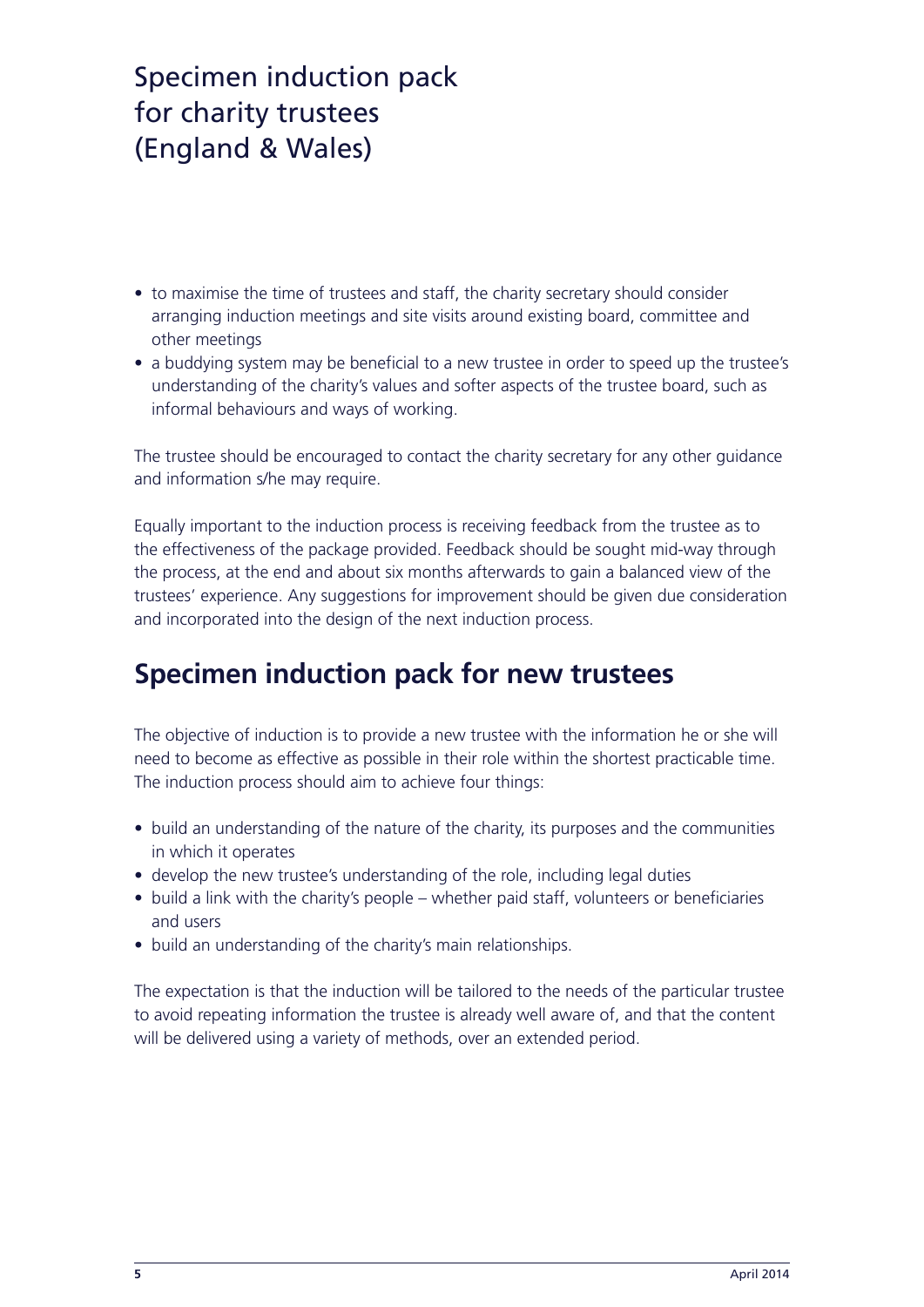Many of the topics listed below will be best conveyed by making the trustee aware of the source document, while providing a summary of the key points and how they relate to the charity, where appropriate.

This list should not be seen as exhaustive, and certainly will not apply to all charities in all cases. Where a charity has an intranet that includes the documents listed, the trustee will be able to access relevant papers at a suitable time. Where this is the case, the charity secretary should ensure an ongoing dialogue with the trustee to avoid any gaps or oversights in the trustees' developing knowledge.

#### **Role of the trustee**

| <b>Suggested document/activity</b>                                                                                                                                                                                                                                                                                                                                                                                                                                                                                 | <b>Suggested</b><br>timeframe |
|--------------------------------------------------------------------------------------------------------------------------------------------------------------------------------------------------------------------------------------------------------------------------------------------------------------------------------------------------------------------------------------------------------------------------------------------------------------------------------------------------------------------|-------------------------------|
| • a brief outline of the role of the trustee or director/trustee<br>and a summary of his or her responsibilities and continuing<br>obligations. This may need to be more detailed where the<br>appointee has no previous experience as a charity trustee                                                                                                                                                                                                                                                           | upon appointment              |
| Charity Commission booklets, for example CC3 'The<br>Essential Trustee: What you need to know'.                                                                                                                                                                                                                                                                                                                                                                                                                    | upon appointment<br>$\bullet$ |
| An outline of the role of the charity secretary in supporting<br>the trustee                                                                                                                                                                                                                                                                                                                                                                                                                                       | upon appointment<br>$\bullet$ |
| • the charity's guidelines on:<br>matters reserved for formal trustee meetings<br>the procedure for obtaining independent professional<br>$\circ$<br>advice by trustees<br>o other standing orders, policies and procedures of which<br>the trustee should be aware, or where they can be<br>obtained from (including investment and reserves policies,<br>CRB checks, children and vulnerable people policies, anti-<br>bribery, money laundering, diversity and equality, and data<br>protection, to name a few) | upon appointment<br>$\bullet$ |
| • any trustee liability insurance that may be in place                                                                                                                                                                                                                                                                                                                                                                                                                                                             | upon appointment              |
| • personal development programme                                                                                                                                                                                                                                                                                                                                                                                                                                                                                   | three to six months           |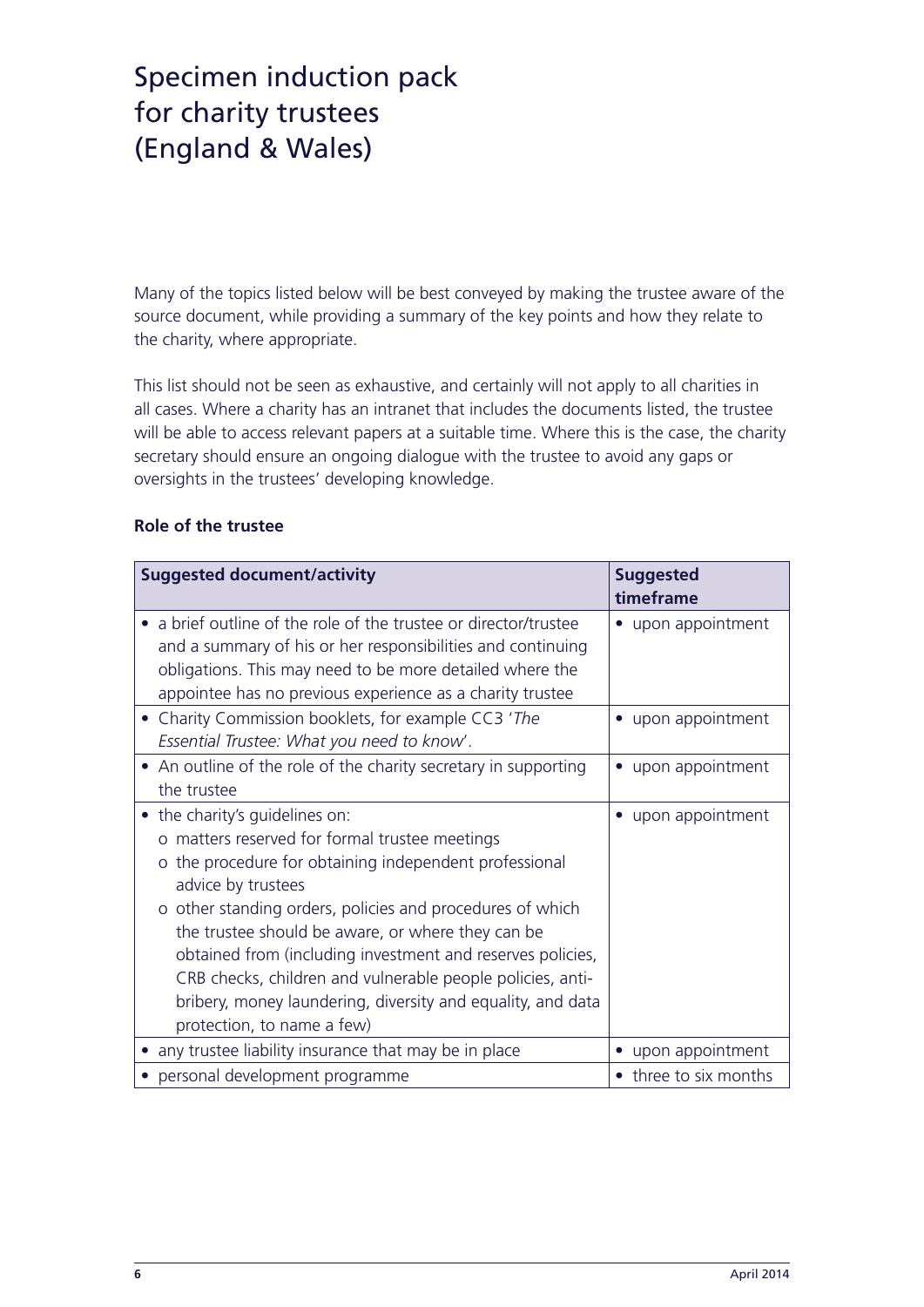#### **Board issues**

| <b>Suggested document/activity</b>                                                                                                                                                                                                                                                                                                                                                                                                          | <b>Suggested</b><br>timeframe |
|---------------------------------------------------------------------------------------------------------------------------------------------------------------------------------------------------------------------------------------------------------------------------------------------------------------------------------------------------------------------------------------------------------------------------------------------|-------------------------------|
| board structure an schedule of meeting dates                                                                                                                                                                                                                                                                                                                                                                                                | upon appointment              |
| the list of matters reserved to the board and scheme of<br>delegations                                                                                                                                                                                                                                                                                                                                                                      | • upon appointment            |
| the biographical and contact details of other trustees or<br>$\bullet$<br>director/trustees and key employees                                                                                                                                                                                                                                                                                                                               | • upon appointment            |
| • the minutes of the meetings of trustees of the last six<br>meetings and agendas for board meetings held in the last<br>three years                                                                                                                                                                                                                                                                                                        | • upon appointment            |
| • a list of current trustees or director/trustees, the charity<br>secretary and their respective dates of appointment                                                                                                                                                                                                                                                                                                                       | • upon appointment            |
| a description of the procedures to be adopted at trustee<br>meetings. These would normally cover details such as:<br>o when the papers are sent out<br>o normal location of meetings<br>o how long they last<br>an indication of the routine business transacted<br>procedure for raising items for consideration<br>o board etiquette policy<br>o domestic arrangements e.g. access, parking, lunch, child<br>care and other expenses, etc | upon appointment              |
| • trustees' conflicts of interest policy and register of interest <sup>6</sup>                                                                                                                                                                                                                                                                                                                                                              | upon appointment<br>$\bullet$ |
| trustee code of conduct                                                                                                                                                                                                                                                                                                                                                                                                                     | • upon appointment            |
| • training in the use of any board portal or online board paper/<br>reading room facility                                                                                                                                                                                                                                                                                                                                                   | • upon appointment            |
| corporate calendar which details important dates for the<br>$\bullet$<br>charity, including annual returns, general meetings etc                                                                                                                                                                                                                                                                                                            | • three to six months         |

 $\sqrt{6}$ See the ICSA Best practice guide managing conflicts of interest in the not-for-profit sector and the Charity Commission's A Guide to *Conflicts of Interest for Charity Trustees*, for further information.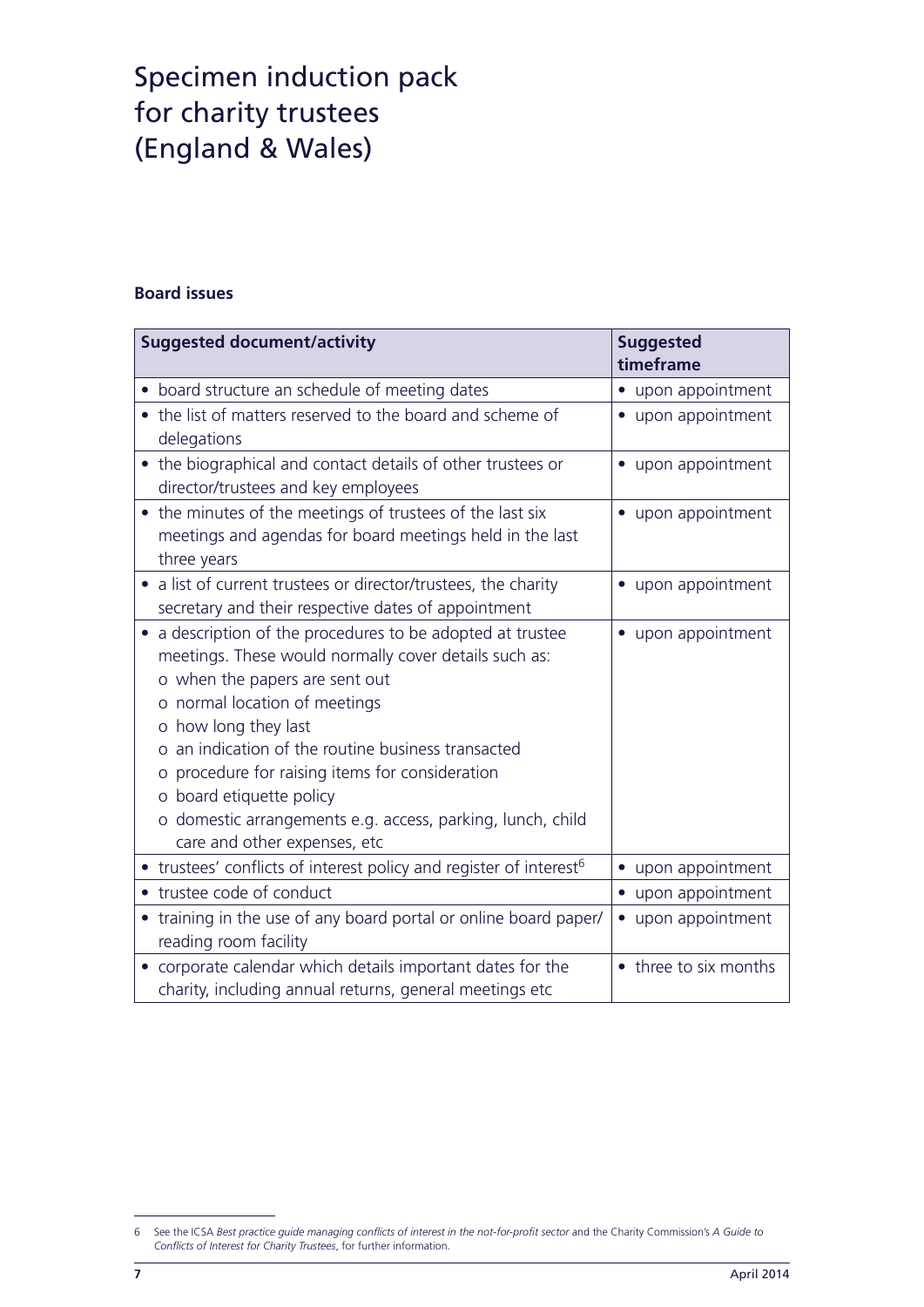| • details of relevant committees, for example executive,<br>finance and general purposes, with<br>o terms of reference for each committee<br>o specifications of those responsibilities delegated by the<br>trustees to any committees<br>o reporting requirements | three to six months   |
|--------------------------------------------------------------------------------------------------------------------------------------------------------------------------------------------------------------------------------------------------------------------|-----------------------|
| o names of the trustees serving on any committees<br>biographical details of any non-trustees serving on                                                                                                                                                           |                       |
| committees                                                                                                                                                                                                                                                         |                       |
| • board, committee and individual director evaluation                                                                                                                                                                                                              | • three to six months |
| processes                                                                                                                                                                                                                                                          |                       |
| • board training and development programme                                                                                                                                                                                                                         | • three to six months |
| most recent board evaluation report                                                                                                                                                                                                                                | • three to six months |
| board composition, board renewal, succession plans and                                                                                                                                                                                                             | • after six months    |
| policy on trustee re-election/re-appointment. Details of                                                                                                                                                                                                           |                       |
| procedure for resigning or removal from office, where                                                                                                                                                                                                              |                       |
| appropriate                                                                                                                                                                                                                                                        |                       |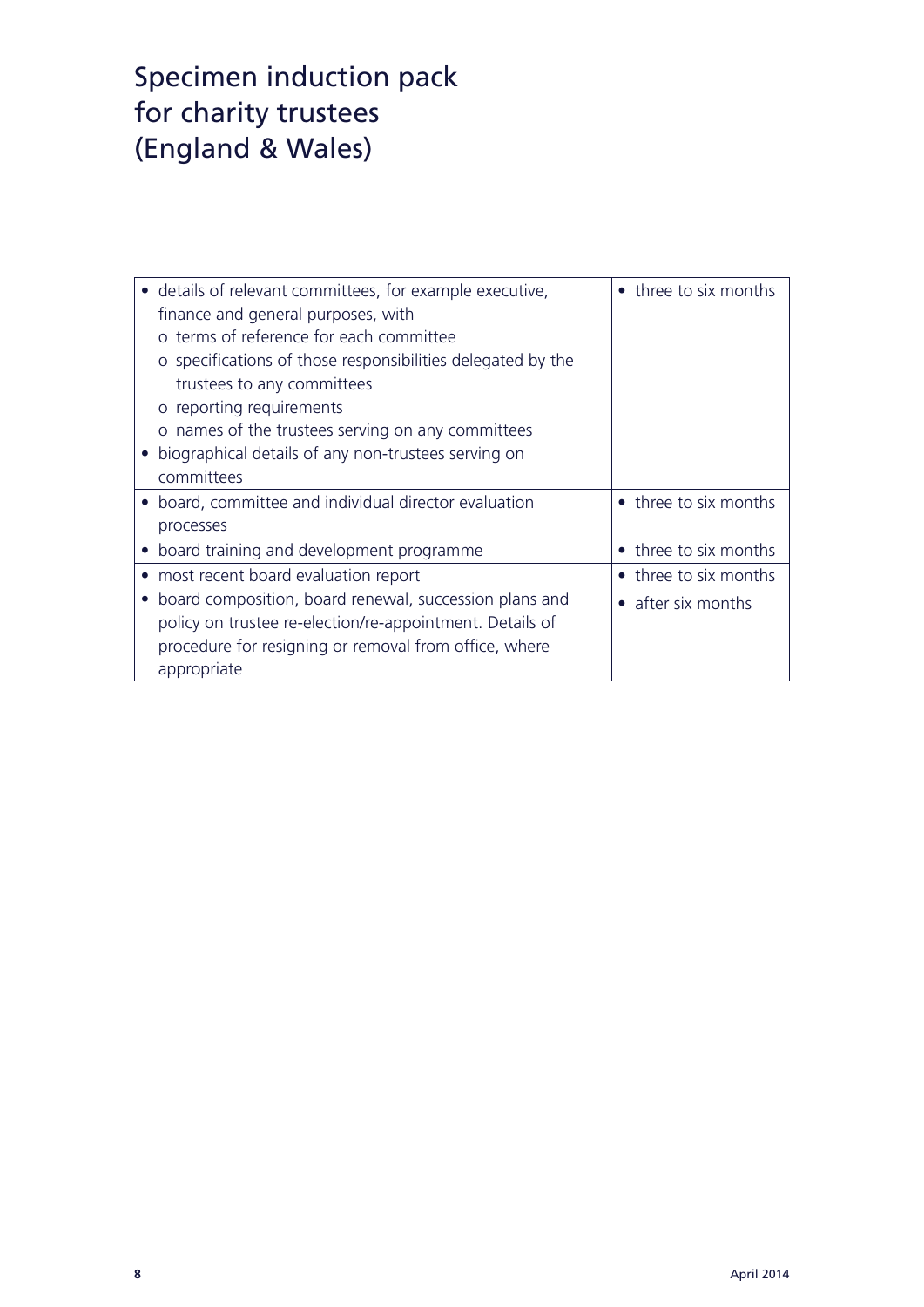#### **The nature of the charity**

| <b>Suggested document/activity</b>                                                                                                                                                                       | <b>Suggested</b><br>timeframe |
|----------------------------------------------------------------------------------------------------------------------------------------------------------------------------------------------------------|-------------------------------|
| an up-to-date copy of the governing document                                                                                                                                                             | upon appointment              |
| a copy of the strategic plan                                                                                                                                                                             | • upon appointment            |
| a copy of the business plan                                                                                                                                                                              | • upon appointment            |
| a copy of the mission statement, vision and values                                                                                                                                                       | • upon appointment            |
| a brief history of the charity                                                                                                                                                                           | • upon appointment            |
| • the annual report and accounts for the past three<br>years, audit report and performance records (including<br>beneficiary surveys), current annual budget and most recent<br>management accounts      | • upon appointment            |
| details of the charity's professional advisers (e.g. accountants<br>$\bullet$<br>and solicitors), together with the name of the partner or<br>other nominated person dealing with the charity's business | • upon appointment            |
| • details of the charity's registration and other information<br>held by regulators and website details for each regulator or<br>registrar                                                               | • upon appointment            |
| a glossary of charity and sector jargon and acronyms                                                                                                                                                     | • upon appointment            |
| current non-statutory review and/or impact report, where<br>applicable                                                                                                                                   | • after six months            |
| a copy of all management accounts prepared since the<br>$\bullet$<br>charity's last audited accounts                                                                                                     | • after six months            |
| details of any significant contractual obligations                                                                                                                                                       | • after six months            |
| summary details of the charity's insurance policies                                                                                                                                                      | • after six months            |
| • details of any ongoing litigation presently being undertaken<br>either by the charity or against the charity                                                                                           | • after six months            |
| • the charity's risk profile and tolerance, risk management and<br>internal control procedures and relevant disaster recovery<br>plans                                                                   | • after six months            |
| • marketing and branding                                                                                                                                                                                 | • after six months            |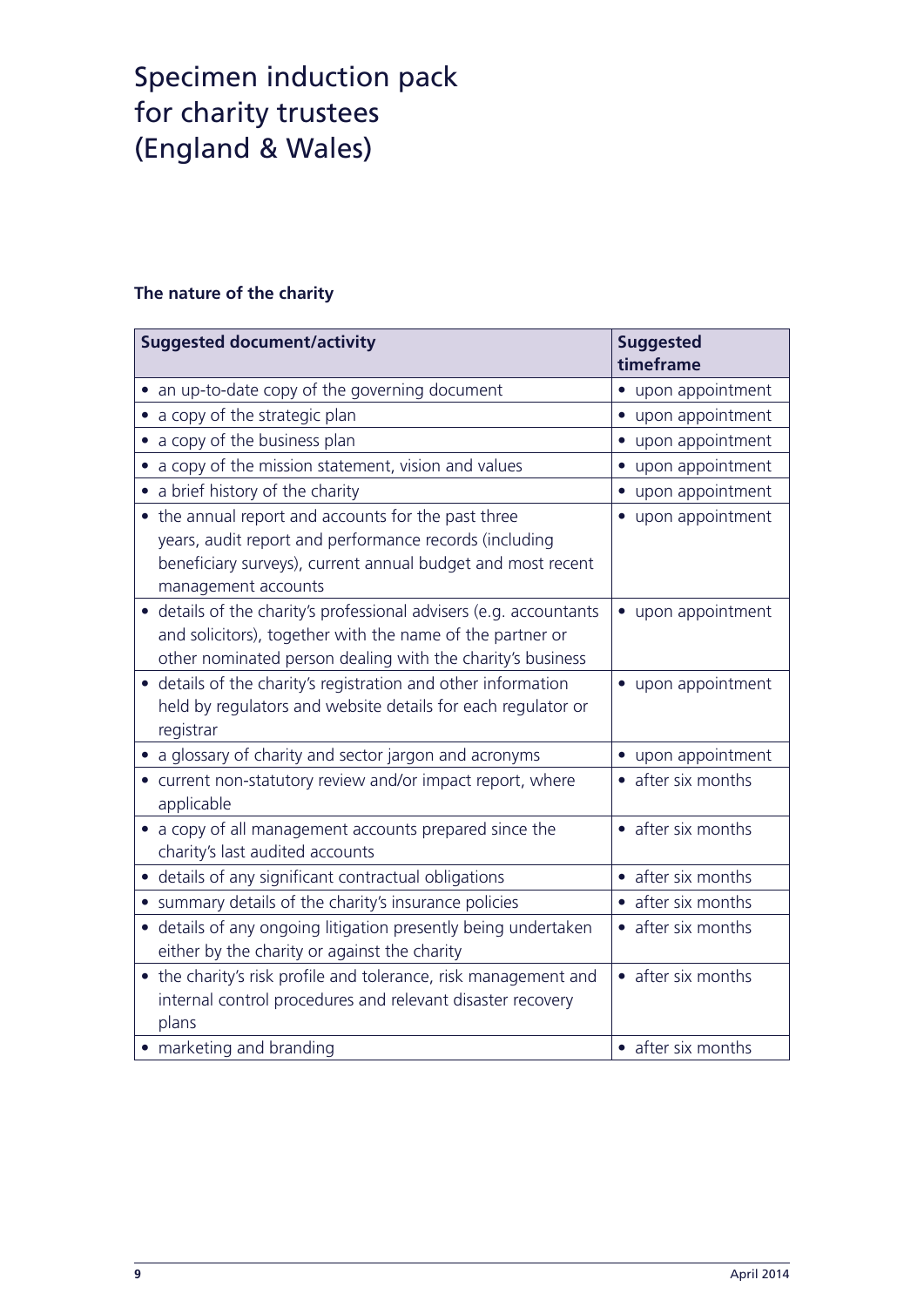#### **Building a link with the charity's people**

| <b>Suggested document/activity</b>                                    | <b>Suggested</b><br>timeframe |
|-----------------------------------------------------------------------|-------------------------------|
| • an organisational chart – including staff, premises and<br>branches | upon appointment              |
| • the internal telephone directory, email and web addresses           | • upon appointment            |
| • meetings with senior management, where appropriate                  | appointment and<br>ongoing    |
| • internal staff satisfaction survey results                          | • after six months            |
| • site visits and programme/project observations                      | ongoing                       |

#### **The charity's main relationships**

| <b>Suggested document/activity</b>                           | <b>Suggested</b><br>timeframe |
|--------------------------------------------------------------|-------------------------------|
| • relevant media coverage, of a positive nature or otherwise | upon appointment<br>$\bullet$ |
| • recent and relevant correspondence with regulator(s)       | • three to six months         |
| • list of stakeholders and any agreed engagement plan for    | • three to six months         |
| each group                                                   |                               |
| • copy of complaints procedure for users, beneficiaries      | • three to six months         |
| and suppliers, including a précis of major complaints and    |                               |
| incidents resolved in past two years                         |                               |
| • the minutes of general meetings of the last three years    | • after six months            |
| • list of major suppliers                                    | after six months              |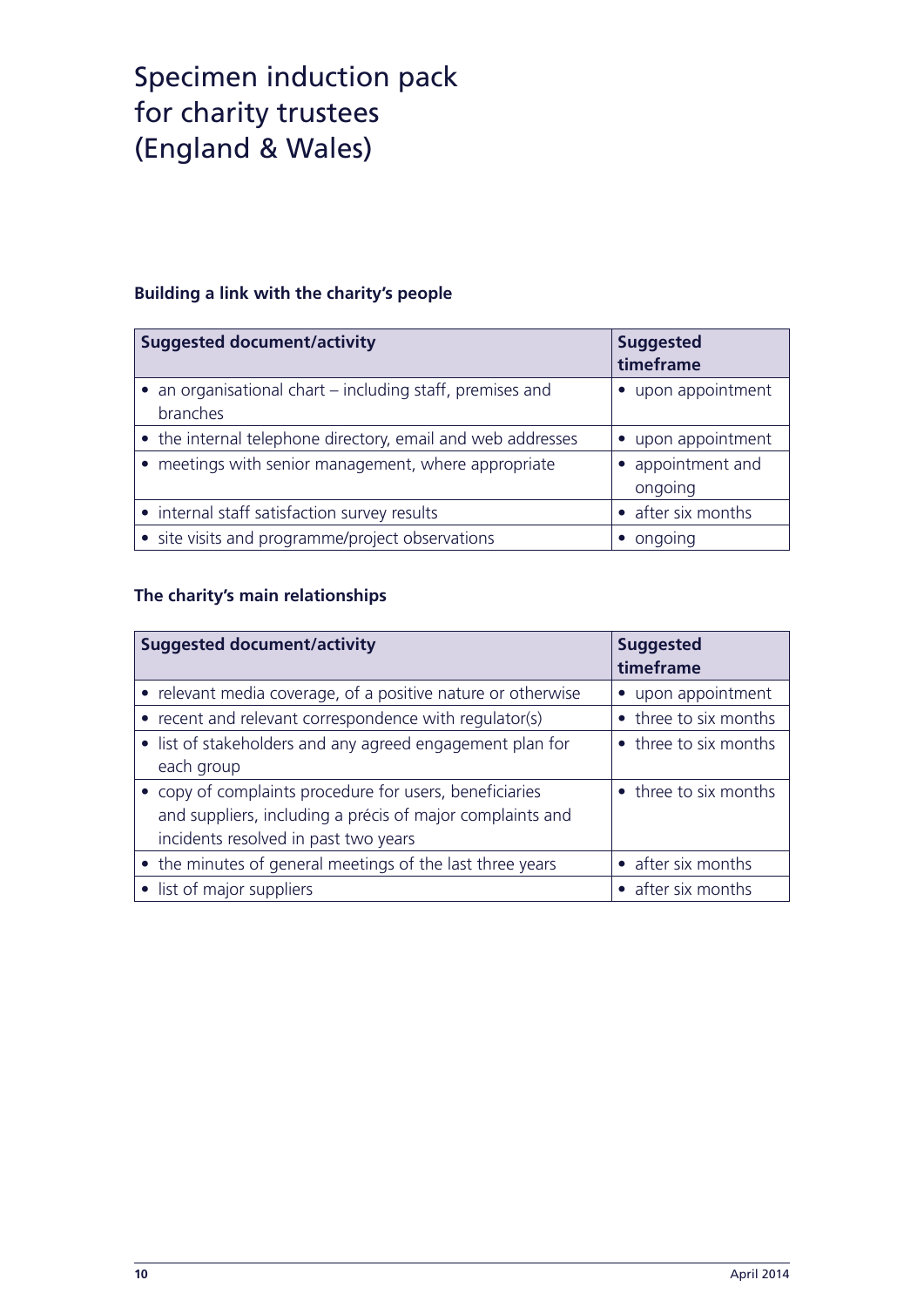#### **Board committee induction**

Where the trustee will be joining a committee, he or she should be provided with copies of the committee minutes from the preceding 12 months.

| <b>Suggested document/activity</b>                                                                                            | <b>Suggested</b><br>timeframe |
|-------------------------------------------------------------------------------------------------------------------------------|-------------------------------|
| name, role, remit and terms of reference of committee                                                                         | • three to six months         |
| link between committee policy and the charity's strategic<br>objectives                                                       | • three to six months         |
| • members of the committee, and those regularly invited to<br>attend meetings                                                 | • three to six months         |
| • meeting schedule with pro forma forward agendas of regular<br>items or an indication of when routine business is transacted | • three to six months         |
| • main business and financial dynamics and risks                                                                              | • three to six months         |
| • current issues affecting the committee's business                                                                           | • three to six months         |
| • technical training on key matters, tailored according to level<br>of expertise                                              | • three to six months         |